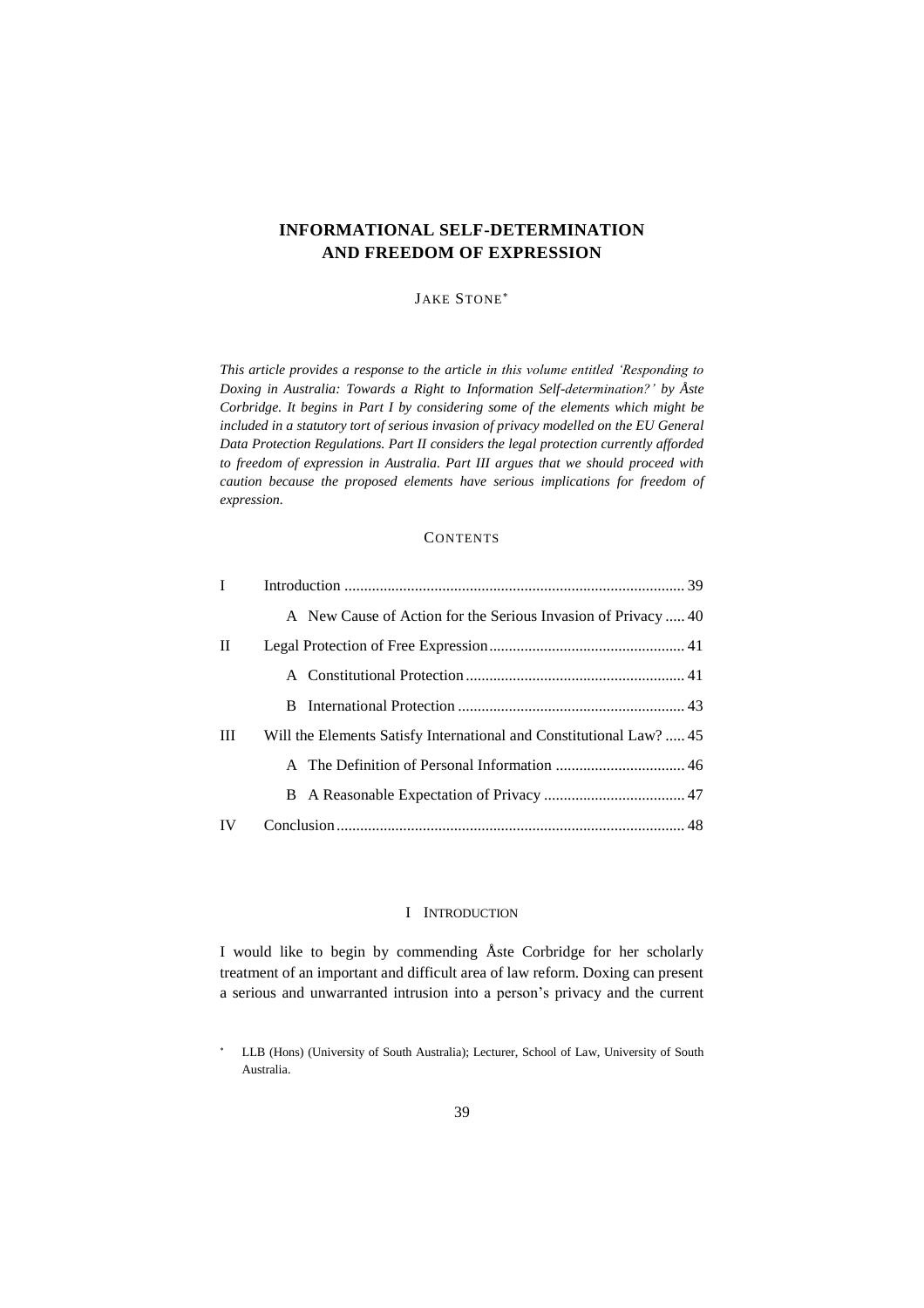state of the law seems ill equipped to deal with these intrusions. Consequently, I am largely in agreement with Corbridge; the ability to have personal data removed from publication, to control personal privacy, and to be free from threats are all laudable goals. I do, however, wish to sound a word of caution: an increase in legal protection of privacy may lead to a diminution in freedom of expression. And, given the importance of free expression, any moves to increase regulation in this area should carefully consider any possible unintended consequences. With these worries in mind I would like to consider the possible impact upon freedom of expression of adopting a statutory cause of action for serious invasion of privacy which incorporates elements of the EU General Data Protection Regulations ('GDPR'). An understanding of these impacts then allows us to better formulate a statutory tort for serious invasions of privacy.

#### A *New Cause of Action for the Serious Invasion of Privacy*

<span id="page-1-0"></span>Before considering possible adverse impacts on freedom of expression, it is helpful to consider some of the elements which might be included in a statutory cause of action for serious invasion of privacy. Corbridge recommends that the Australian Parliament should provide individuals with a right to informational self-determination and a corresponding statutory cause of action for a serious invasion of privacy modelled on the GDPR as a means to protect that right.<sup>1</sup> Two of the elements of the tort that Corbridge endorses in the primary article are:

- 1. An invasion of privacy as the result of the misuse of personal information about the plaintiff; and
- 2. The plaintiff must have had a reasonable expectation, objectively determined, of privacy in the circumstances. <sup>2</sup>

These are not the only possible elements of the tort but they are the elements that have important implications for freedom of expression. Under the approach proposed by Corbridge, the term 'personal information' referred to in the first element should be defined in accordance with the GDPR as: 'any information relating to an identified or identifiable natural person'. <sup>3</sup> This would encompass any information that could be used to identify a person, including, but not limited to: names, phone numbers, date of birth, and social

- 2 Ibid 19, quoting Australian Law Reform Commission, *Serious Invasions of Privacy in the Digital Era*, Report No 123 (2014) ('*Serious Invasions of Privacy Report*').
- <sup>3</sup> Corbridge, above n 1, 24 quoting *Regulation (EU) No 2016/679* [2016] 119/33, art 4(1).

Åste Corbridge, 'Responding to Doxing in Australia: Towards a Right to Informational Selfdetermination?' (2017–2018) 3 *University of South Australia Law Review* 1.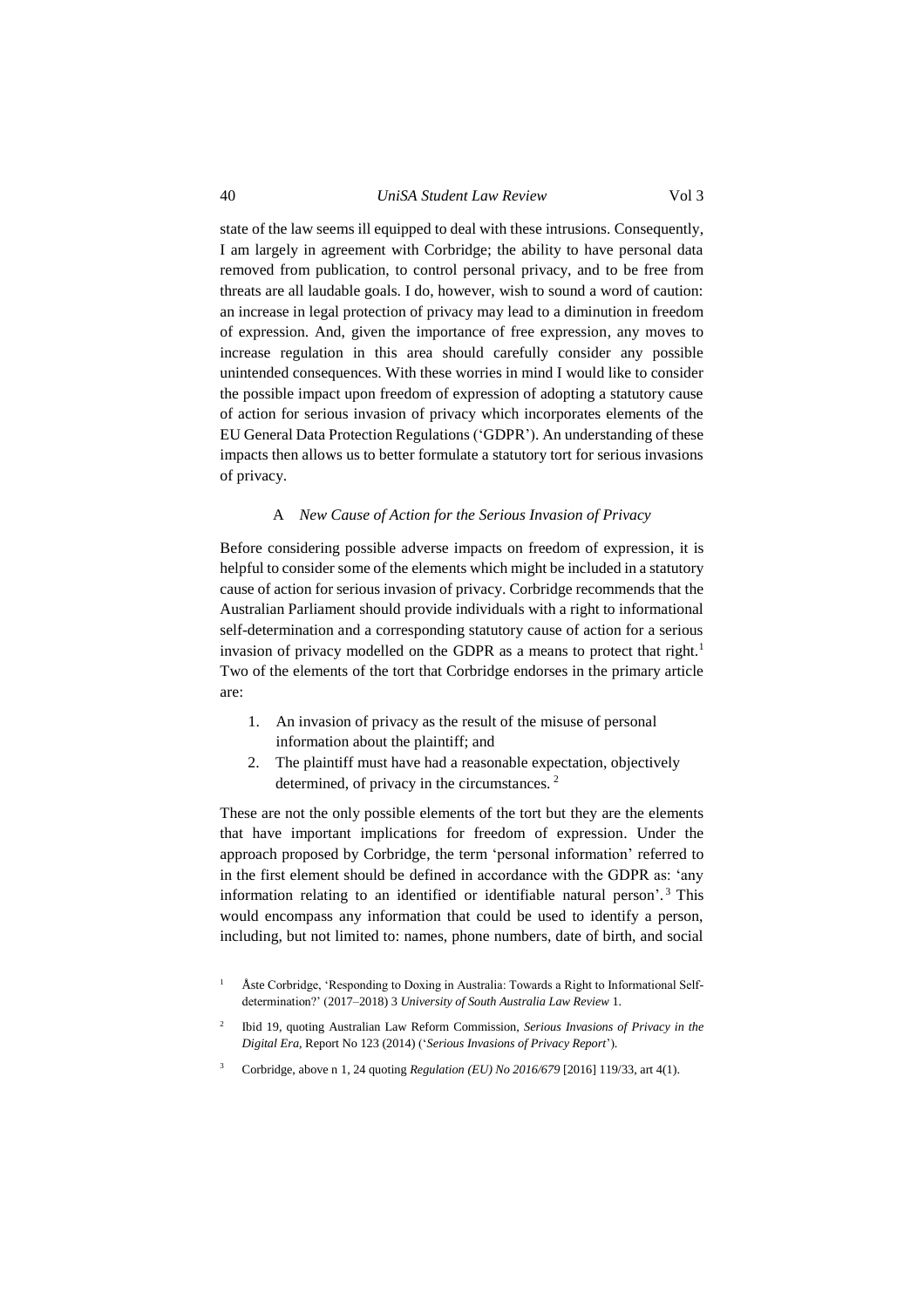media posts.<sup>4</sup> Key to my worry is the idea, as advocated by Corbridge in the primary article, that the regulation of personal information should extend to both commercial and personal conduct. 5

As with other torts, there exist situations in which it is desirable to allow exceptions to the right protected. Consequently, we need defences to breaches of an individual's right to informational self-determination. Such defences might include cases where:

- 1. Disclosure is in the public interest;<sup>6</sup>
- 2. The information revealed was already public;<sup>7</sup>
- 3. Disclosure is in the interests of national security; $<sup>8</sup>$  and</sup>
- 4. A right to freedom of information should be protected.<sup>9</sup>

<span id="page-2-0"></span>With the two elements listed above in mind let us consider the protection currently afforded to freedom of expression in Australia.

# II LEGAL PROTECTION OF FREE EXPRESSION

When I talk of free expression I do not refer only to spoken acts. By free expression I mean more generally the ability to share information in both oral and written forms. Consequently, to characterise the effect of the proposed tort upon free expression we first need to consider the legal protections currently afforded to the sharing of information. Once these protections are set out we will have a clearer idea of the nature of free expression in Australia and whether it is diminished by the proposed elements.

#### A *Constitutional Protection*

<span id="page-2-1"></span>The High Court has held that a general right to free expression is not protected by the *Australian Constitution*. <sup>10</sup> However, the *Constitution* does contain an

- 4 Ibid 24–5.
- 5 Ibid 27.
- 6 Ibid.
- 7 Ibid.
- 8 Ibid.
- 9 Ibid.

<sup>10</sup> *Lange v Australian Broadcasting Corporation* (1997) 189 CLR 520, 560; *APLA Ltd v Legal Services Commissioner (NSW)* (2005) 224 CLR 322, 350–1 (Gleeson CJ and Heydon J); *Levy v Victoria* (1997) 189 CLR 579, 594–5 (Brennan CJ), 638–41 (Kirby J).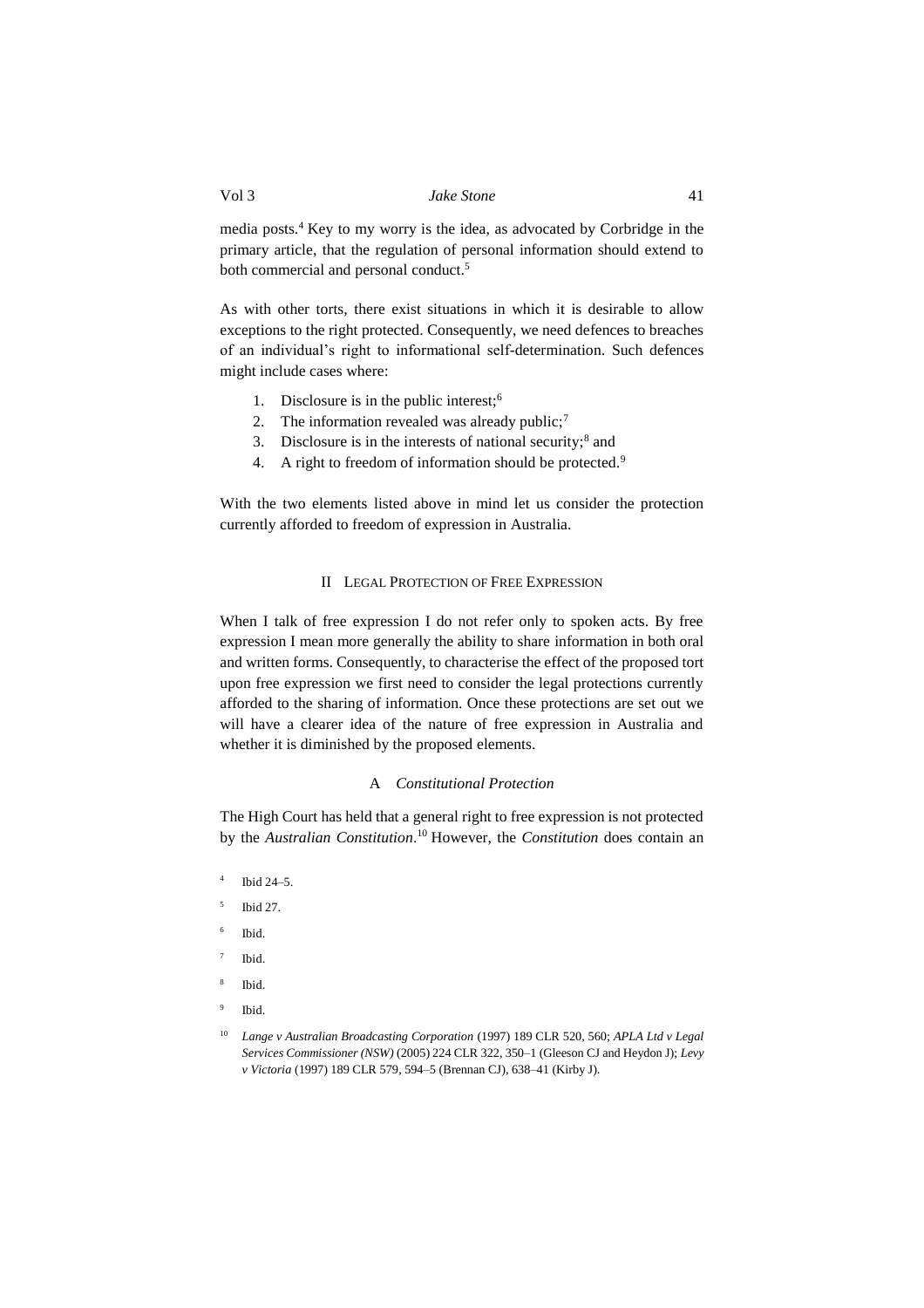## 42 *UniSA Student Law Review* Vol 3

implied freedom of communication regarding issues of government and politics.<sup>11</sup> This freedom is not a personal right but is rather a restriction on the exercise of legislative or executive power which prevents the use of those powers in a way that limits freedom of political communication.<sup>12</sup> However, this fetter on the exercise of legislative power is not absolute.<sup>13</sup> The legislature may enact laws which curtail freedom of political communication provided that such laws are: (1) compatible with the maintenance of a system of representative government; and (2) reasonably appropriate and adapted to achieving a legitimate purpose.<sup>14</sup> Aims which have been held to constitute a legitimate purpose include: the preservation of order in public places,<sup>15</sup> the prevention of violence, <sup>16</sup> the protection of individuals from insults which would intimidate or upset, $17$  and the protection of individuals from the harm that arises by being publicly insulted. <sup>18</sup> Where a statute impinges upon freedom of political communication and is not reasonably and proportionately adapted to a legitimate purpose, it 'must yield to the constitutional norm'.<sup>19</sup>

It seems that it should be possible to establish a statutory tort which is constitutionally sound. Most of the doxing activity captured by a statutory tort will not concern political or governmental matters and consequently will not impinge upon the freedom of political communication. Additionally, doxing activity which does concern political or governmental matters could be regulated in such a way as to accord with the constitutional requirements. This is because freedom of political communication can be curtailed, provided such restriction is reasonably and appropriately adapted to achieving a legitimate purpose. Furthermore, the harmful effects of doxing could be legislated against because they are either included in, or closely related to, the types of harm that the High Court has held do justify curtailing freedom of political

- <sup>11</sup> *Lange v Australian Broadcasting Corporation* (1997) 189 CLR 520, 559–60.
- <sup>12</sup> Ibid 560; *Theophanous v Herald & Weekly Times Ltd* (1994) 182 CLR 104, 168 (Deane J); *Cunliffe v The Commonwealth* (1994) 182 CLR 272, 327 (Brennan J).
- <sup>13</sup> *Australian Capital Television Pty Ltd v Commonwealth* (1992) 177 CLR 106, 142 (Mason CJ); *Levy v Victoria* (1997) 189 CLR 579, 598 (Brennan CJ), 619 (Gaudron J).
- <sup>14</sup> *Lange v Australian Broadcasting Corporation* (1997) 189 CLR 520, 561–2; *Coleman v Power* (2004) 220 CLR 1.
- <sup>15</sup> *Coleman v Power* (2004) 220 CLR 1, 32 (Gleeson CJ).
- <sup>16</sup> Ibid 78 (Gummow and Hayne JJ), 98–9 (Kirby J).
- $17$  Ibid 121 (Heydon J).
- $18$  Ibid.
- <sup>19</sup> *Lange v Australian Broadcasting Corporation* (1997) 189 CLR 520, 566.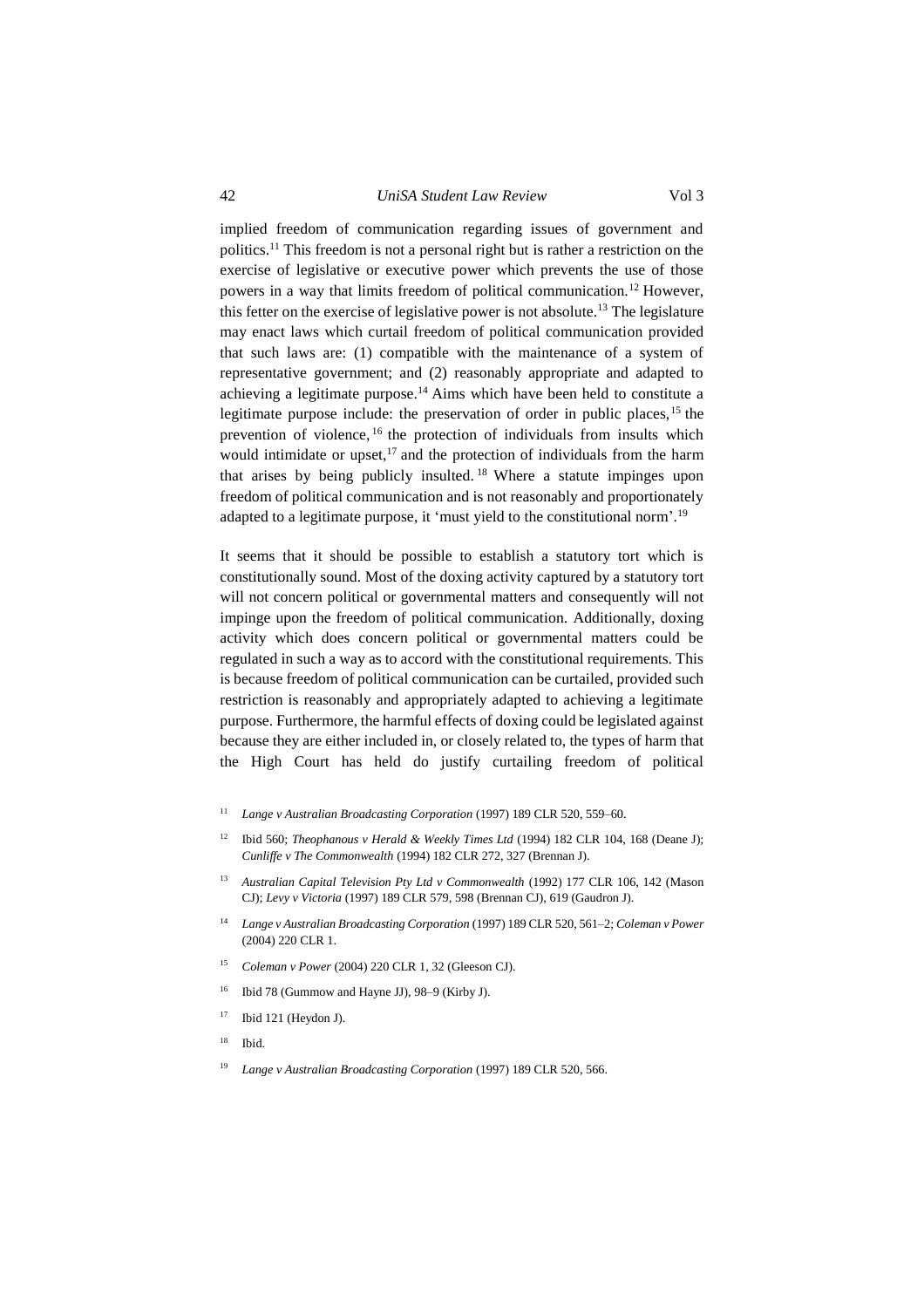communication. In the case of delegitimising doxing, the aim of the doxer is to undermine the doxee's public standing. Conduct aimed at undermining a person's public standing falls within the legitimate aim of preventing public insult. Similarly, the goal of targeting and deanonymising doxing will often be to intimidate, humiliate or insult. And intimidating, humiliating or insulting are legitimate justifications for limiting free expression. Consequently, an action that restricts freedom of political communication in accordance with the *Constitution* seems achievable.<sup>20</sup>

## B *International Protection*

<span id="page-4-0"></span>In addition to the constitutional protections afforded to freedom of political communication, the international human rights regime also provides protection to free expression. As a signatory to the *Universal Declaration on Human Rights* ('*UDHR*'), Australia has pledged that it will respect this right. Specifically, the Australian Government acknowledges that:

Everyone has the right to freedom of opinion and expression; this right includes freedom to hold opinions without interference and to seek, receive and impart information and ideas through any media and regardless of frontiers.<sup>21</sup>

Similarly, the *International Covenant on Civil and Political Rights* ('*ICCPR*'), to which Australia is a signatory, also acknowledges a right to free expression.<sup>22</sup> Under article 19 of the *UDHR* free expression includes a wide range of material and extends to expression which others might find 'deeply offensive'.<sup>23</sup> The right is not, however, absolute; the *ICCPR* recognises that the right to free expression carries with it obligations. Consequently, the right may be curtailed in order to protect the rights or reputation of others or in cases where it would be in the interests of public order and national security.<sup>24</sup> Importantly, curtailment must be provided for by law and be necessary in the

- <sup>20</sup> This is not to say that such a tort could not be unconstitutional were it to target communication on governmental and political matters, just that there is nothing that *necessarily* renders the *Constitution* and a statutory tort incompatible.
- <sup>21</sup> *Universal Declaration on Human Rights*, GA Res 217A (III), UN GAOR, 3<sup>rd</sup> sess, 183<sup>rd</sup> plen mtg, UN Doc A/810 (10 December 1948) art 19.
- <sup>22</sup> *International Covenant on Civil and Political Rights*, opened for signature 16 December 1966, 999 UNTS 171 (entered into force 23 March 1976) art 19(2).
- <sup>23</sup> Human Rights Committee, *General Comment 34: Article 19: Freedoms of Opinion and Expression*, 102nd sess, UN Doc CCPR/C/GC/34 (12 September 2011) para 11.
- <sup>24</sup> *International Covenant on Civil and Political Rights*, opened for signature 16 December 1966, 999 UNTS 171 (entered into force 23 March 1976) art 19(3).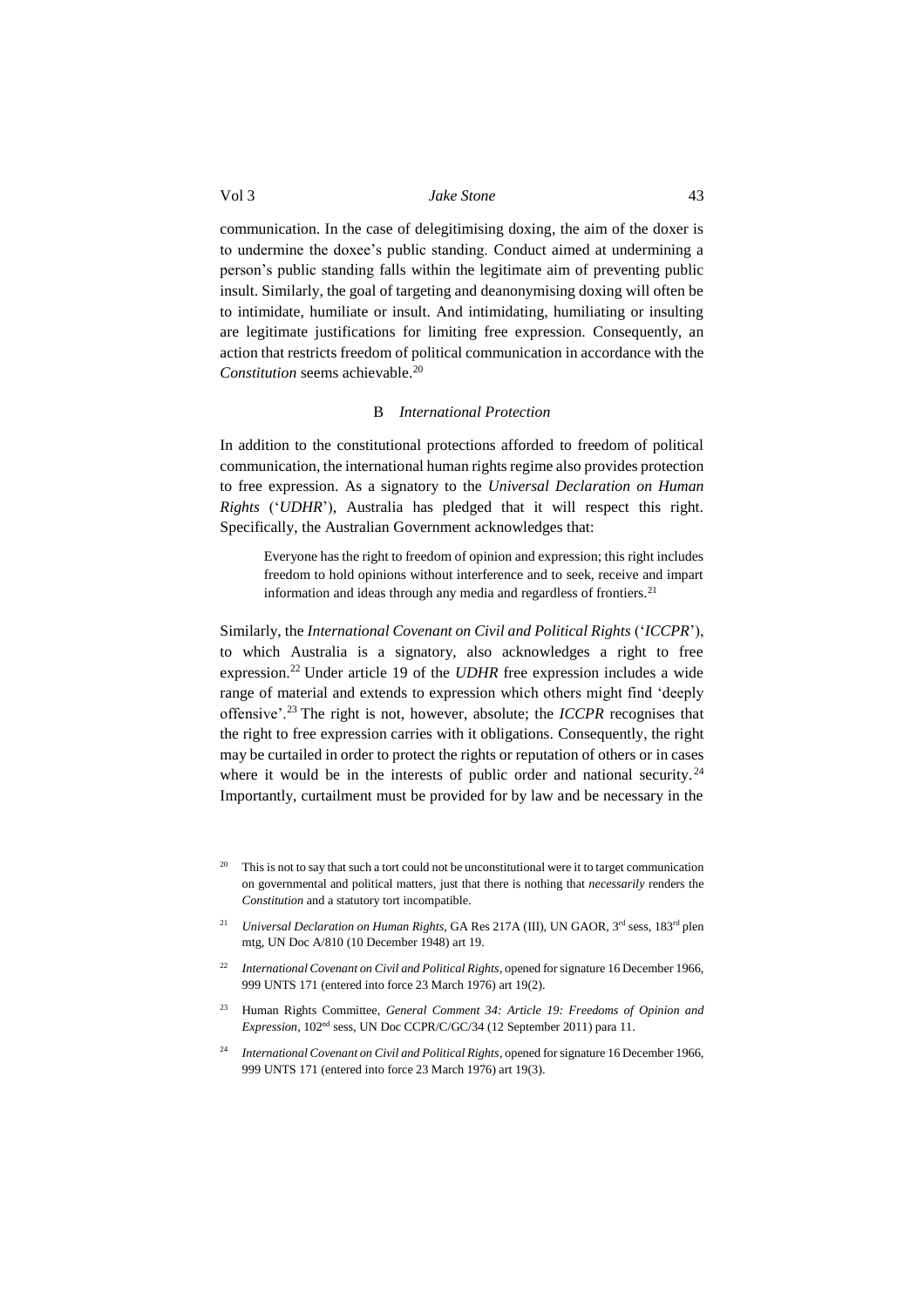The question then becomes: which rights will justify placing restrictions on free expression? There is a range of such rights, but in the case of doxing the most pertinent are those contained in articles 7 and 17 of the *ICCPR*. Article 7 provides that:

> No one shall be subjected to torture or to cruel, inhuman or degrading treatment or punishment. In particular, no one shall be subjected without his free consent to medical or scientific experimentation.<sup>27</sup>

And article 19 states that:

- 1. No one shall be subjected to arbitrary or unlawful interference with his privacy, family, home or correspondence, nor to unlawful attacks on his honour and reputation.
- 2. Everyone has the right to the protection of the law against such interference or attacks.<sup>28</sup>

Notably, for the purposes of article 7, the Australian Human Rights Commission argues that cyber bullying and harassment can constitute cruel, inhuman or degrading treatment.<sup>29</sup>

As with the constitutional protections provided to free expression, it seems that there is nothing necessarily inconsistent with the international human rights regime and a statutory tort of serious invasion of privacy. It does not require a great imagination to envisage cases in which doxing would either constitute an arbitrary attack on a person's privacy and reputation, (thus violating article 17) or would constitute bullying (hence amounting to cruel and degrading treatment for the purposes of article 7). Consequently, violation of these rights would provide grounds on which to legislate against doxing even where such legislation would reduce freedom of expression. Furthermore, legislation could be drafted in a way that was proportionate to the harms prevented, by

<sup>26</sup> Human Rights Committee, *General Comment 34: Article 19: Freedoms of Opinion and Expression*, 102nd sess, UN Doc CCPR/C/GC/34 (12 September 2011) para 34.

 $25$  Ibid.

<sup>27</sup> *International Covenant on Civil and Political Rights*, opened for signature 16 December 1966, 999 UNTS 171 (entered into force 23 March 1976) art 7.

Ibid art 17

<sup>29</sup> Australian Human Rights Commission, *Background Paper: Human Rights in Cyberspace* (2013) 10.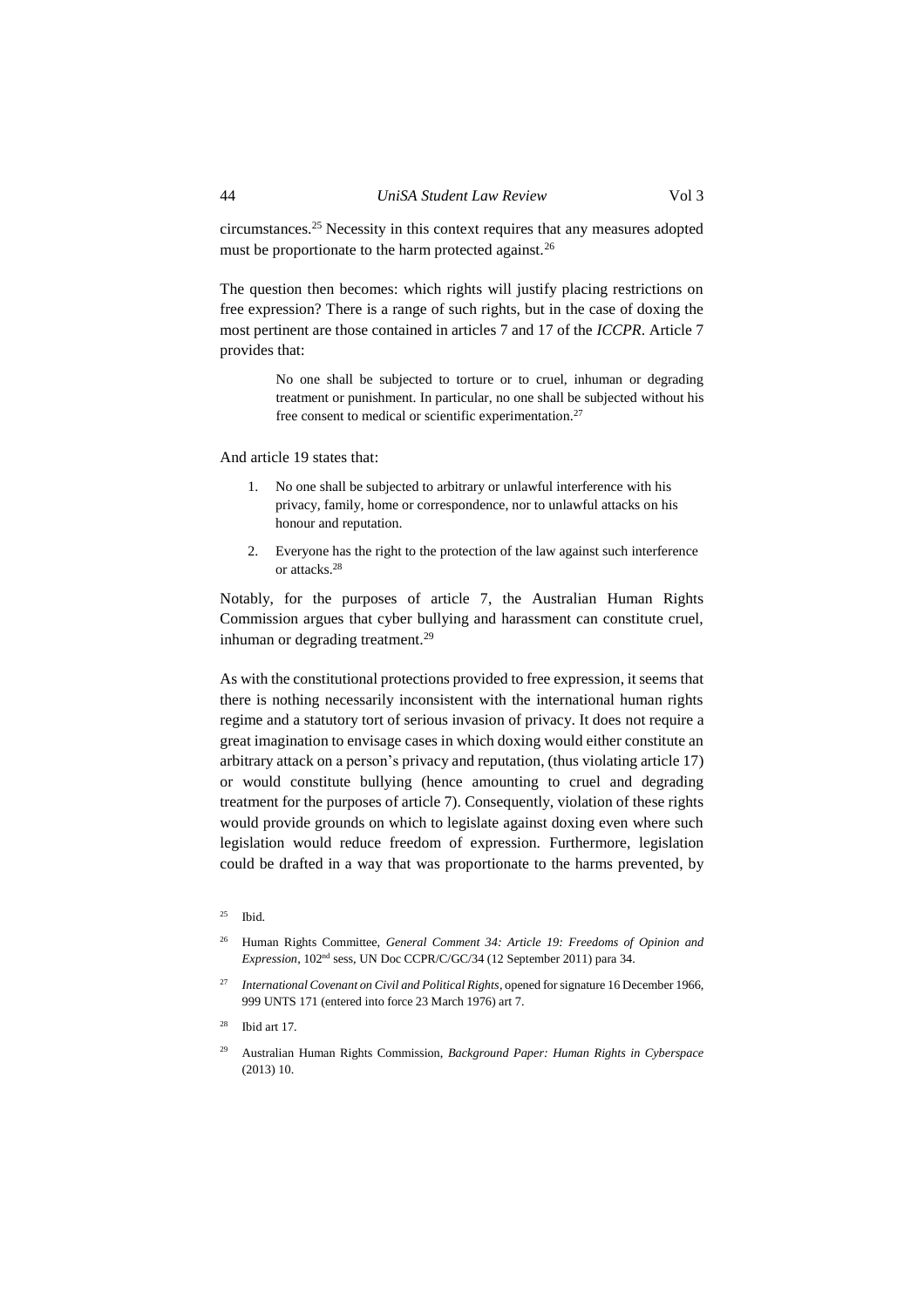limiting the tort's application only to the severe cases most likely to cause serious infringements of protected rights. For these reasons a statutory tort could be drafted which protects against the harms of doxing without violating the international rights regime. We should now turn to a consideration of whether a statutory tort of serious invasion of privacy based on the GDPR would satisfy the constitutional and international law requirements.

## <span id="page-6-0"></span>III WILL THE PROPOSED ELEMENTS SATISFY INTERNATIONAL AND CONSTITUTIONAL LAW?

Free expression and information are required for the establishment and maintenance of a democratic society. <sup>30</sup> Consequently, the United Nations Humans Rights Committee has determined that any proposed fetter on freedom of expression must satisfy 'a strict test of justification'. <sup>31</sup> Accordingly, a state must be able to show clearly how the proposed restriction protects the rights or reputation of others or is in the interests of public order and national security. The more broadly a limitation on free expression is constructed, the harder it will be to demonstrate that the limitation is justified. In fact, both current and former United Nations Special Rapporteurs on the promotion and protection of the right to freedom of opinion and expression have warned against the use of overly vague and broad legislation. <sup>32</sup> Specifically, former Special Rapporteur Frank La Rue advises that '[i]nadequate legal standards increase the risk of individuals being exposed to violation of their human rights, including the right to privacy and the right to freedom of expression'. <sup>33</sup> So when considering the impact of legislation upon free expression, we should be especially vigilant to guard against vague or broad provisions.

In light of the importance of freedom of expression and the admonishments by the United Nations Special Rapporteurs, I have two principal worries regarding

- Human Rights Committee, *Communication No 1173/2003*, 90<sup>th</sup> sess, UN Doc CCPR/C/90/D/1173/2003 (26 September 2007) annex I [8.10].
- <sup>31</sup> Human Rights Committee, *Communication No 628/1995*, 64<sup>th</sup> sess, UN Doc CCPR/C/64/D/628/1995 (3 November 1998) [10.3].
- <sup>32</sup> David Kaye, Special Rapporteur, *Report of the Special Rapporteur on the Promotion and*  Protection of the Right to Freedom of Opinion and Expression, 35<sup>th</sup> sess, UN Doc A/HRC/35/22 (23 June 2017) 7 [18]; Frank La Rue, Special Rapporteur, *Report of the Special Rapporteur on the Promotion and Protection of the Right to Freedom of Opinion and Expression*, 23rd sess, UN Doc A/HRC/23/40 (17 April 2013) 13 [50].
- <sup>33</sup> Frank La Rue, Special Rapporteur, *Report of the Special Rapporteur on the Promotion and Protection of the Right to Freedom of Opinion and Expression*, 23rd sess, UN Doc A/HRC/23/40 (17 April 2013) 13 [51].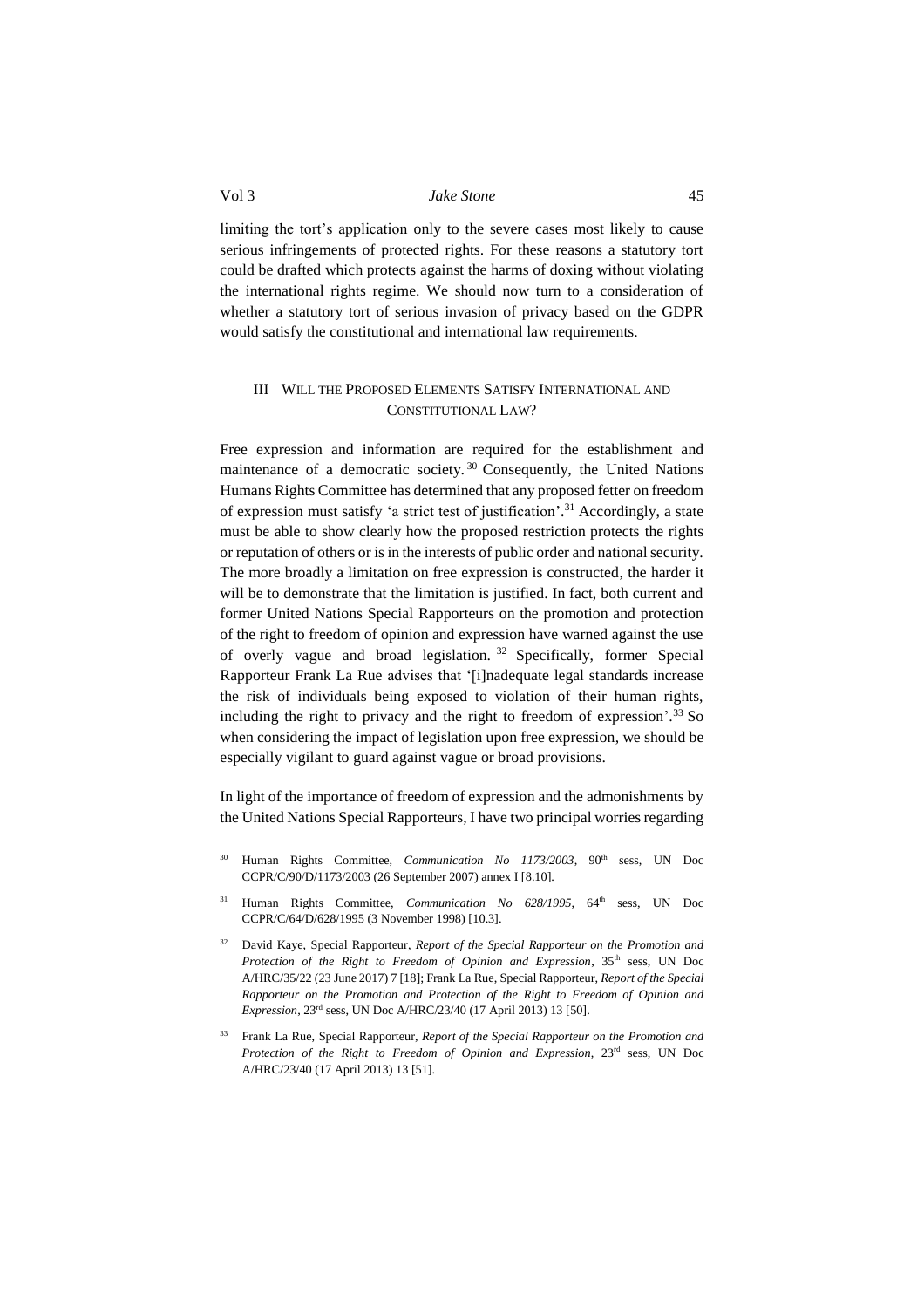## 46 *UniSA Student Law Review* Vol 3

the two elements of a statutory tort of serious invasion of privacy set out in Part I. First, the definition of personal information proposed by Corbridge and the GDPR is very broad and as such it captures a range of pedestrian information. Secondly, the limiting requirement that there be a 'reasonable expectation of privacy' is undermined by the fact that members of the public increasingly expect that what was once shared information will now be kept confidential. These factors mean that the proposed statutory cause of action could result in the sphere of information which is classified as private being dramatically expanded at the expense of free expression. This expansion in turn means that the elements proposed in Part I fall short of the constitutional and international law requirements that legislation be a proportionate response to harm.

#### A *The Definition of Personal Information*

<span id="page-7-0"></span>The definition of personal information in the GDPR, which is approved by Corbridge, includes any information that could be used to identify a person, including, but not limited to: names, phone numbers, date of birth, and social media posts.<sup>34</sup> When applied to a commercial entity that gathers large amounts of personal information, restrictions on dissemination of that data are compelling. As the recent Equifax, Uber, Yahoo, and Target data breaches demonstrate, huge amounts of personal information can be disclosed at once. Consequently, the possible harm presented by commercial misuse of personal information is correspondingly large. This then justifies more expansive regulation of commercial entities; the possible harm that could be caused is large, hence the proportionate response to such harm should be correspondingly large.

When we consider the extension to cover the conduct of individuals rather than commercial entities, this argument is less compelling. Individuals are unlikely to have access to personal information on the scale that commercial entities do. They are, however, likely to share others' personal information regularly. Consequently, the potential harm that can be caused by an individual is relatively small in scale, but the potential intrusion upon an individual's free expression by limiting the use of personal data is large. The potential intrusion is large because the definition of personal information used by Corbridge and the GDPR encompasses such a broad range of pedestrian information. Remember that personal information is: 'any information relating to an

<sup>34</sup> Corbridge, above n 1, 24 citing EU General Data Protection Regulation Organisation, *GDPR FAQs* <http://www.eugdpr.org/gdpr-faqs.html>.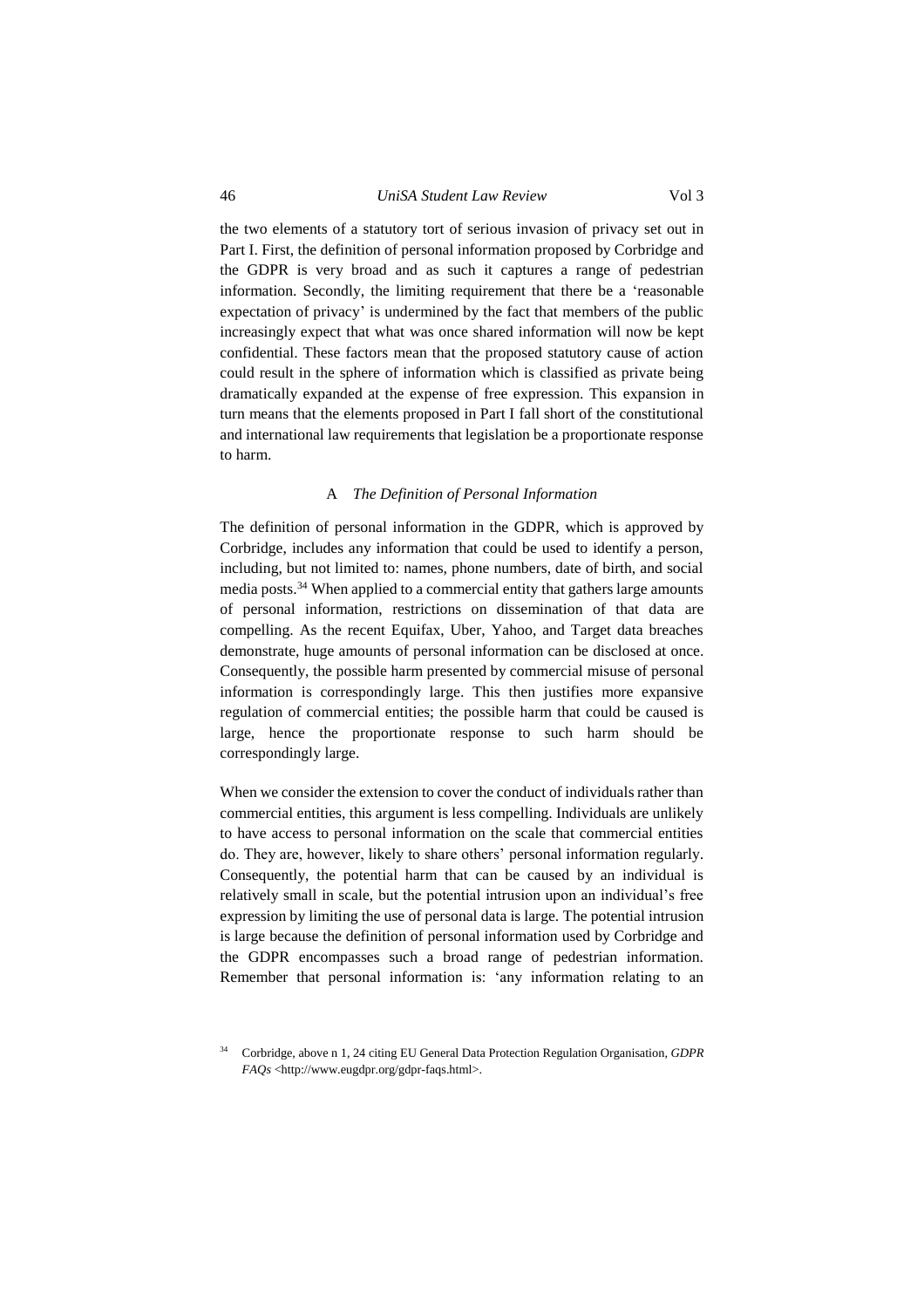identified or identifiable natural person'. <sup>35</sup> For example, just today I have shared a friend's social media post, let my partner know the name of a work colleague, and checked in at a local restaurant letting others know who I was with. All of these cases involve the sharing of personal information as defined by the GDPR. Consequently, it is arguable that a tort based on the GDPR definition of personal information fails the constitutional requirement of reasonableness as well as the international law requirement that any restriction on free expression be proportionate; information misuse cases committed by a few are used to justify the restriction of everyday communication for everyone.

#### B *A Reasonable Expectation of Privacy*

<span id="page-8-0"></span>The immediate response to this worry is to point to the fact that the tort would not be available for just any old sharing of personal information. There must be a reasonable expectation of privacy in the circumstances and in each of the everyday examples given above there is no such expectation. However, the limit imposed by the requirement that there be 'a reasonable expectation of privacy' cannot do enough on its own to make the tort reasonable and proportionate. The limiting requirement that there be a reasonable expectation of privacy is eroded by the fact that members of the public increasingly expect that certain types of information, which were once shared, will now be kept confidential. This means that it is now reasonable to expect a large range of pedestrian information to be kept private. Consequently, a reasonable expectation of privacy would allow much of our information sharing behaviour to remain the potential target of tortious liability.

Corbridge acknowledges, correctly, that the conspicuousness and reach of technology has made individuals more protective of their personal information.<sup>36</sup> As it becomes easier and easier to share information with the world, expectations about what information should be shared have become more stringent. Before the advent of the internet, people did not need to worry about the sharing of their personal information because the number of people that this information could be shared with was limited. Now, given that information can easily be shared with huge numbers of people, it is prudent to safeguard even relatively pedestrian information; my address being shared in my local village is much less worrying than it being shared with millions around the world. Consequently, it is reasonable to expect much more privacy regarding personal information than in the past. Therefore, even if we use a reasonable expectation of privacy as a limit on the statutory tort, many

<sup>35</sup> Ibid 24, quoting *Regulation (EU) No 2016/679* [2016] 119/33, art 4(1).

<sup>36</sup> Ibid 13–14.